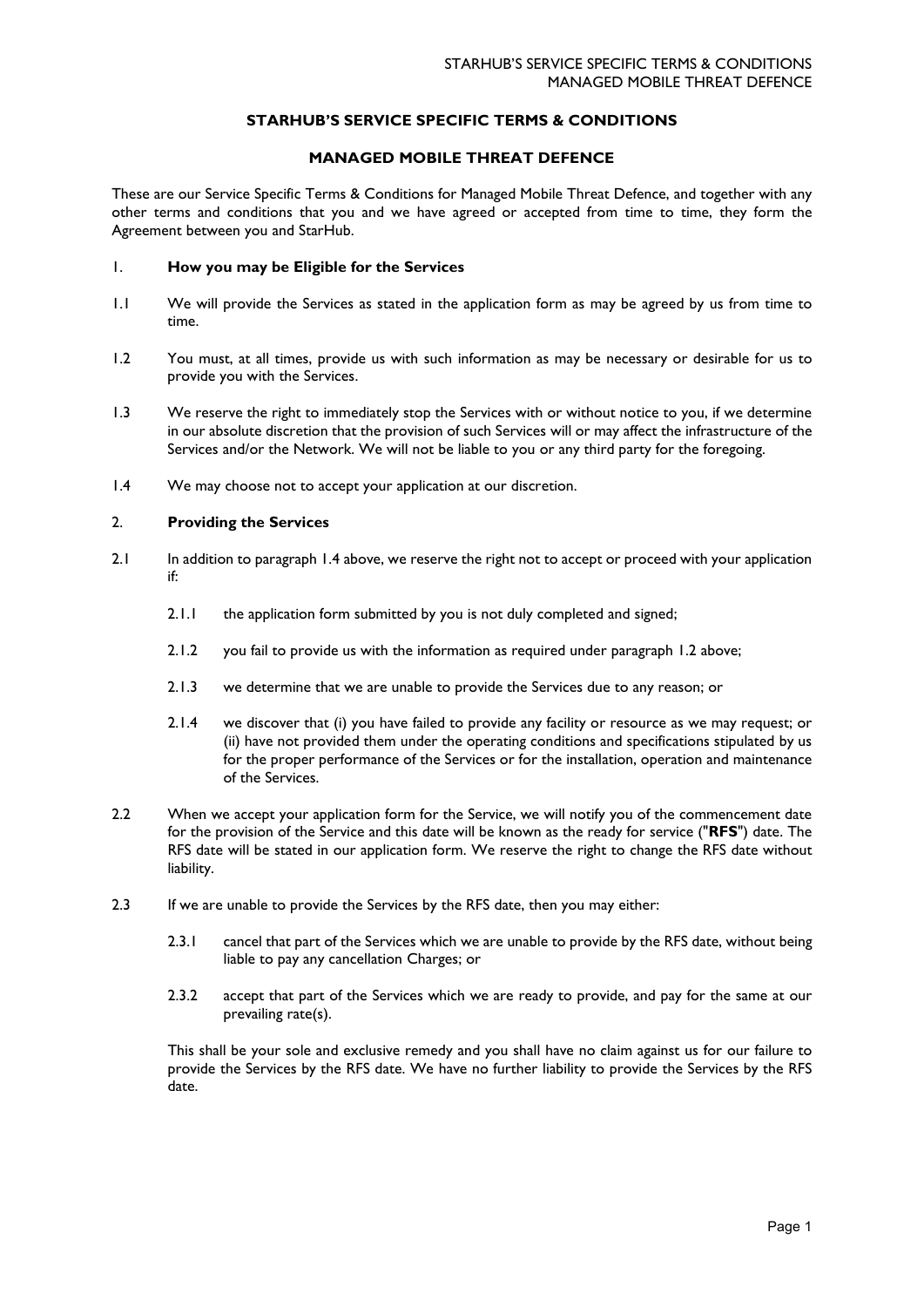- 2.4 If you request to defer the provision of the Service to a date after the RFS date we originally agreed to, you will be liable to pay a reservation fee at our prevailing rate(s).
- 2.5 If you cancel your application for the Services before the RFS date, you shall pay us our prevailing cancellation Charges, which shall be equivalent to 100% of the recurring subscription Charges for the Minimum Period of Service.

### 3. **Minimum Period of Service**

- 3.1 The initial Minimum Period of Service for the Services is 12 continuous months (or such other period as may be agreed by us and stated in the application form) from the commencement date as determined in accordance with paragraph 4.1 below. Upon the expiry of the initial Minimum Period of Service, the Services will be renewed automatically on a monthly basis unless either party gives the other party at least 30 days' written notice of termination prior to the expiry of the then current period.
- 3.2 In computing whether or not you have fulfilled the Minimum Period of Service, any period for which the Services are suspended or ceased will not be counted. If the Services are suspended or ceased and subsequently reactivated, the Minimum Period of Service will be automatically extended by such period of suspension or cessation.
- 3.3 If we agree to any changes to the Services as requested by you (including any upgrade to the Services) or the renewal of the Services, we are entitled to require the Minimum Period of Service to be recommenced from the date the Services is changed or renewed.

### 4. **Duration of Services**

- 4.1 The Services under this Agreement will commence on the RFS date as notified by us to you in accordance with paragraph 2.2 above.
- 4.2 This Agreement will continue until terminated according to the provisions of this Agreement.

# 5. **Scope of the Services**

- 5.1 The Services include:
	- 5.1.1 threat monitoring;
	- 5.1.2 foreign investigation of malicious event(s); and
	- 5.1.3 threat alerting.
- 5.2 We will provide the Services to you according to the particulars set out in the application form. We shall not be responsible if any of the particulars provided by you in the application form is incorrect, false and/or incomplete.
- 5.3 You may request us to change, from time to time, the particulars of the Services set out in the application form, subject to our written agreement and your payment of the prevailing administrative fee chargeable by us. If there is such change, the subscription Charges payable and the particulars of the Services will be amended accordingly. For the avoidance of doubt, you will continue to be liable for the payment of such revised subscription Charges pursuant to paragraph 8.1 below.
- 5.4 The Services depend on the interconnection between your network and our Network via the local and/or international leased circuit connection (as may be applicable). However, the Services do not include the provision of our local and international leased circuit connection. You shall be solely responsible at your own cost and expense (i) to procure and maintain the local and/or international leased circuit connection subscription (as may be applicable) with us; and (ii) for providing all equipment, hardware, software and power supply necessary to connect to and use the Service.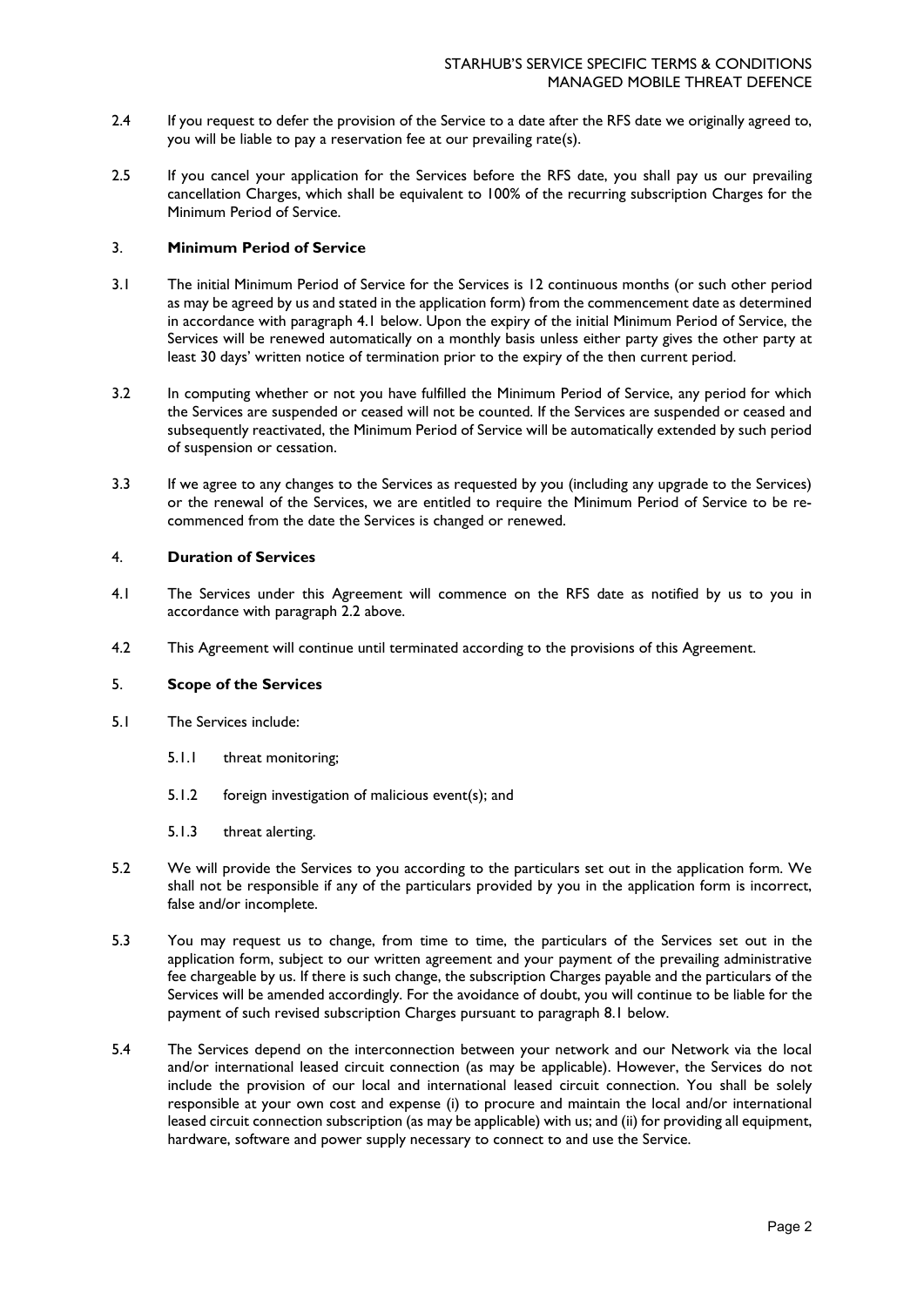- 5.5 In addition, you acknowledge and agree that unless we otherwise agree in writing, we are not responsible for providing any support, technical or otherwise, to any of your networks or endpoints which are connected to or used in conjunction with the Services.
- 5.6 You acknowledge and agree that availability of the Services is subject to:
	- 5.6.1 availability of resources, including availability of a suitable network infrastructure at the time at which the Services are requested or delivered;
	- 5.6.2 geographic and technical capacity of the Network and of our delivery systems at the time at which the Services are requested or delivered; and
	- 5.6.3 provisioning time for any equipment required by us to provide the Services.

### 6. **Privacy**

- 6.1 In order to operate and provide the Services, we may collect certain information about you and your endpoint. As part of the Services, we may also automatically upload information about your computer, your use of the Services and the performance of the Services.
- 6.2 We use and protect that information in accordance with our Data Protection Policy, which may be accessed at www.starhub.com. In particular, we may access or disclose information about you, including the content of your communications, in order to: (a) comply with the law or respond to lawful requests or legal process; (b) protect our rights, properties or customers, including the enforcement of our agreements or policies governing your use of the Services; or (c) act on a good faith belief that such access or disclosure is necessary to protect the personal safety of our employees, customers, or the public.

# 7. **Software**

- 7.1 You acknowledge and agree that some of the information used in connection with the Services is supplied to us by third parties and accordingly, we offer no warranty of whatever nature in relation to such information.
- 7.2 You further acknowledge and agree that third party software forms part of the Services.
- 7.3 You agree that the software is and will remain the property of the third party licensor or supplier at all times.
- 7.4 By installing the software, you shall be deemed to have accepted and agreed to all the terms and conditions of the prevailing end user software agreement as provided by the third party licensor or supplier.
- 7.5 The end user software agreement shall be a contract entered into between you and the third party licensor or supplier.
- 7.6 If you receive software from us as part of the Services, its use may be governed in one of two ways. First, if you are presented with licence terms that you must accept in order to use the software, those terms will apply. Second, if no licence is presented to you, the terms of this Agreement apply. We reserve all other rights to the software.
- 7.7 We may automatically check your version of the software. We may also automatically download to your computer upgrades to the software to update, enhance, and further develop the Services.
- 7.8 Any software we provide is licensed, not sold. Unless we notify you otherwise, the software licence ends when your Services end. You must then uninstall the software, or we may disable it. You must not work around any technical limitations in the software. You must not disassemble, decompile, or reverse engineer any software that is included in the Services, except and only to the extent that the applicable copyright law expressly permits.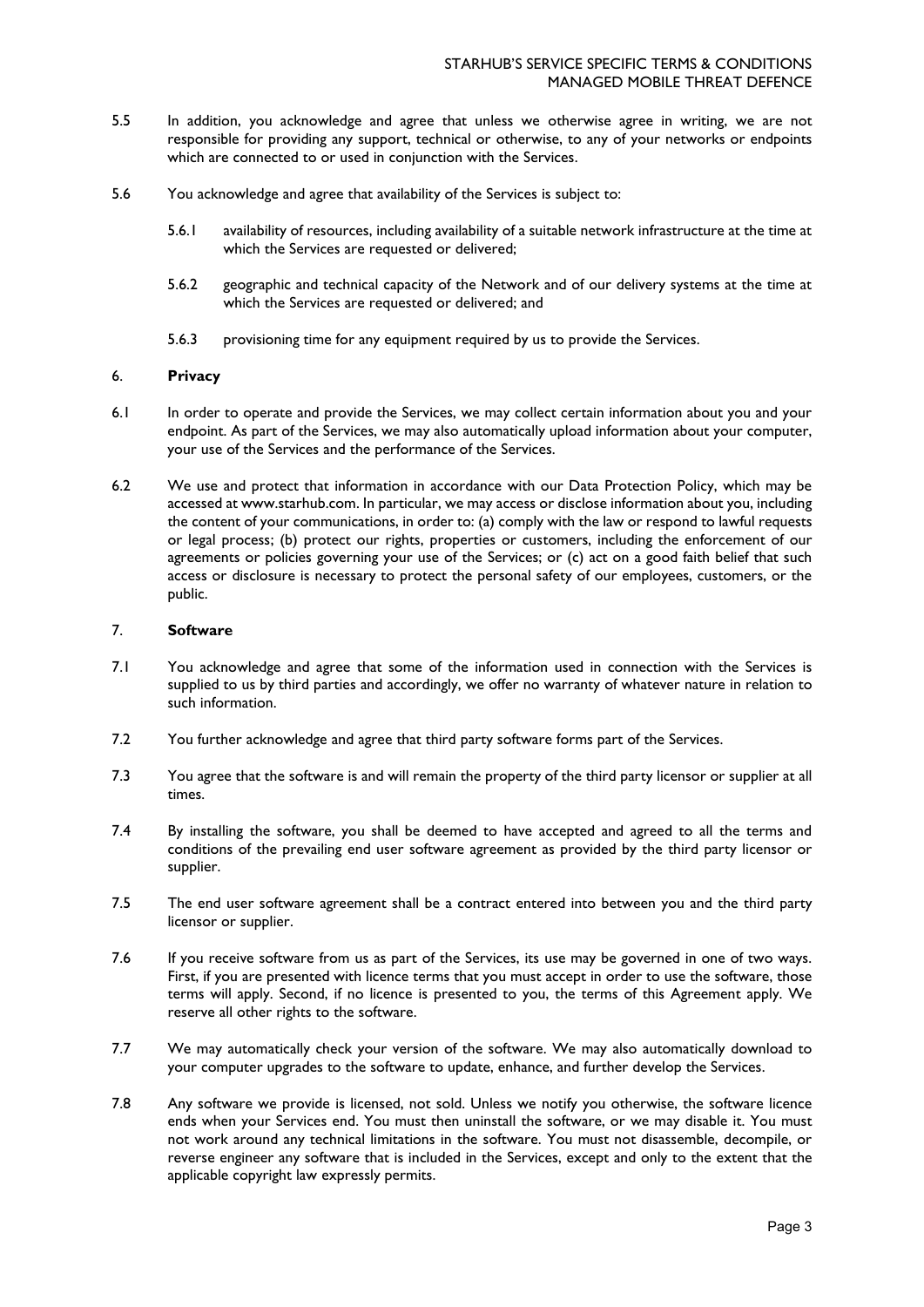### 8. **Paying for the Services**

- 8.1 You are liable to pay a recurring subscription Charge for the Services at the prevailing prescribed rate(s). You must pay the first month's recurring subscription Charge in advance. You will be billed for subsequent recurring subscription Charge at monthly intervals or such intervals as we may decide.
- 8.2 Billing and payment disputes that may be raised by you will be treated in accordance with our Business General Terms & Conditions.

# 9. **No Warranty**

9.1 In addition to paragraph 10 (Liability) of our Business General Terms & Conditions, we further caveat that we provide the Services "as is", "with all faults", and "as available". You agree that you use the Services or rely on any Content obtained through the Services at your sole risk. We do not guarantee the accuracy or timeliness of information available from the Services. You acknowledge that computer and telecommunications systems are not fault-free and occasional periods of downtime occur. We do not guarantee the Services will be uninterrupted, timely, secure, or error-free, or that data loss will not occur. To the fullest extent allowed by the law, we and our Affiliates, resellers, distributors, and vendors do not give any assurances, warranties (including for merchantability, satisfactory quality, fitness for a particular purpose, workmanlike effort, and non-infringement), guarantees, or conditions, either express or implied, in relation to the Services (including the sale, use and/or support of the Services) or any Content obtained through the Services.

# 10. **Liability**

- 10.1 In addition to paragraph 10 (Liability) of our Business General Terms & Conditions, you cannot recover any other damages, including consequential, lost profits, special, indirect, incidental, or punitive damages.
- 10.2 We do not warrant that the Services supplied in conjunction herewith will meet your requirements. Given the nature and volume of malicious and unwanted electronic content, undesirable data or software and unauthorised users (e.g. hackers), you accept that neither we nor our licensors, resellers or suppliers warrant that any of the Services supplied by us (i) will be complete, free from errors or interruptions; (ii) will detect and/or address any or all malicious code, threats or vulnerability (including security threat or vulnerability); or (iii) will keep your network or computer systems completely secure, free from intrusions, security breaches, unauthorised access, vulnerabilities, viruses, malicious or unwanted electronic content. No oral or written information or advice given by us shall create any additional warranties or in any way increase the scope of our liabilities.
- 10.3 The limitations and exclusions apply to anything related to the Services and/or this Agreement, for example and without limitation, the following:
	- 10.3.1 the Services;
	- 10.3.2 loss of data (whether partial or total);
	- 10.3.3 data corruption;
	- 10.3.4 Content on third-party websites, third-party programs, or third-party conduct accessed via the Services;
	- 10.3.5 viruses or other disabling features that affect your access to or use of the Services;
	- 10.3.6 incompatibility between the Services and other services, software, and hardware;
	- 10.3.7 delays or failures you may have in starting or completing transmissions or transactions in connection with the Services in an accurate or timely manner;
	- 10.3.8 claims for breach of contract; breach of warranty, guarantee or condition, strict liability, tort (including negligence or breach of statutory duty), and/or misrepresentation.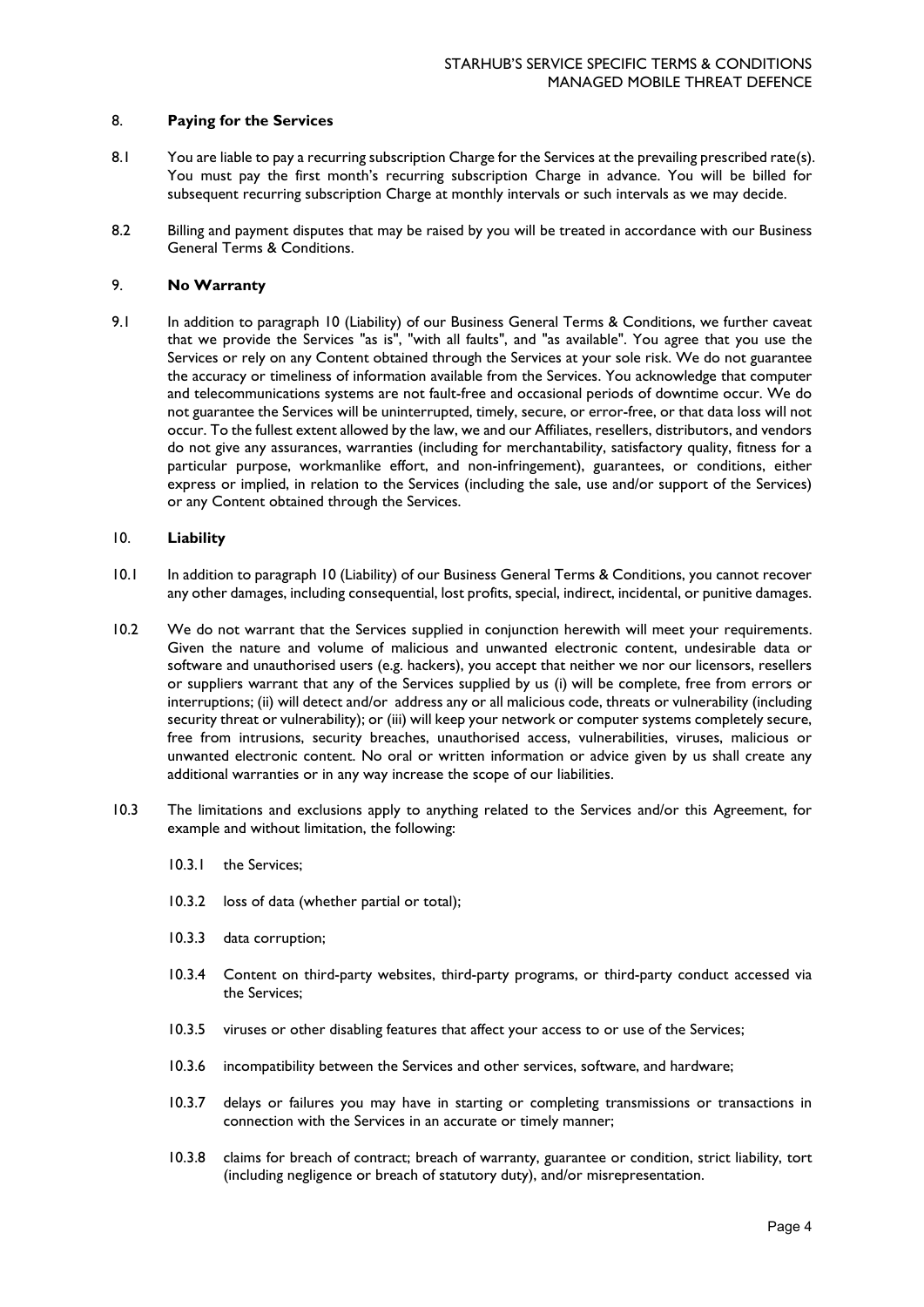10.4 The limitations and exclusions also apply if this remedy does not fully compensate you for any losses or fails of its essential purpose or if we knew or should have known about the possibility of the damages.

### 11. **Additions, Changes & Cancellations**

- 11.1 Applications for additional Services or request for changes to be made to existing Services must be given to us in writing. Charges may be imposed for additions, changes and cancellations.
- 11.2 For upgrades to the Services, the Minimum Period of Service shall commence on the commencement date of your upgraded Service, unless otherwise specified.
- 11.3 Any downgrade of the Services requires our prior written approval. Any Service downgrades within the Minimum Period of Service shall be deemed as a termination of the Services and early termination Charges shall apply. You will have to pay the standard installation Charge of the Service that you have downgraded and the Minimum Period of Service commences on the commencement date of your downgraded Service, unless we specify otherwise.
- 11.4 If you cancel your application for the Services before the RFS date, you shall pay us the Charges specified in paragraph 2.5 above.

### 12. **Ending and Suspending the Services**

- 12.1 In addition to the rights either party may have against the other party under this Agreement for any antecedent breach of this Agreement and subject to the provisions of this paragraph 12, this Agreement or the Services hereunder may be terminated by either party giving at least 1 month's written notice to the other party.
- 12.2 If you give us notice that ends during the applicable Minimum Period of Service, you must immediately pay us the early termination Charges equivalent to the aggregate of the monthly recurring Charges for the remainder of the unfulfilled Minimum Period of Service.
- 12.3 If the Services or this Agreement are/is terminated pursuant to paragraph 12.4 or 12.5 below, you will compensate us for any damages or losses we may suffer because of the termination. In addition, if such termination occurs during the applicable Minimum Period of Service, you have to pay us the sums referred to in paragraph 12.2 above.
- 12.4 In the event of any of the following:
	- 12.4.1 you breach any of the terms and conditions of this Agreement or any other agreement you have with us;
	- 12.4.2 you become or are likely to become bankrupt or insolvent, or die;
	- 12.4.3 you make any arrangement or composition with or assignment for the benefit of your creditors or go into either voluntary or compulsory liquidation or a receiver, trustee, judicial manager or administrator is appointed over any of your assets;
	- 12.4.4 the equivalent of any of the events referred to in paragraphs 12.4.2 and 12.4.3 above under the laws of any relevant jurisdiction occurs to you;
	- 12.4.5 you provide incorrect, false, inaccurate or incomplete information to us;
	- 12.4.6 the requirements of any relevant regulatory authority result in us having to stop providing the Services or to provide the Services in a manner which is unacceptable to us;
	- 12.4.7 we believe you are likely to create imminent harm (such as interruption, disruption, congestion, signal leakage and any Unauthorised Act) to our Network or any third party's networks or systems or our provision of the Services, or defraud us, or are likely to create imminent harm or are abusive to our personnel; or